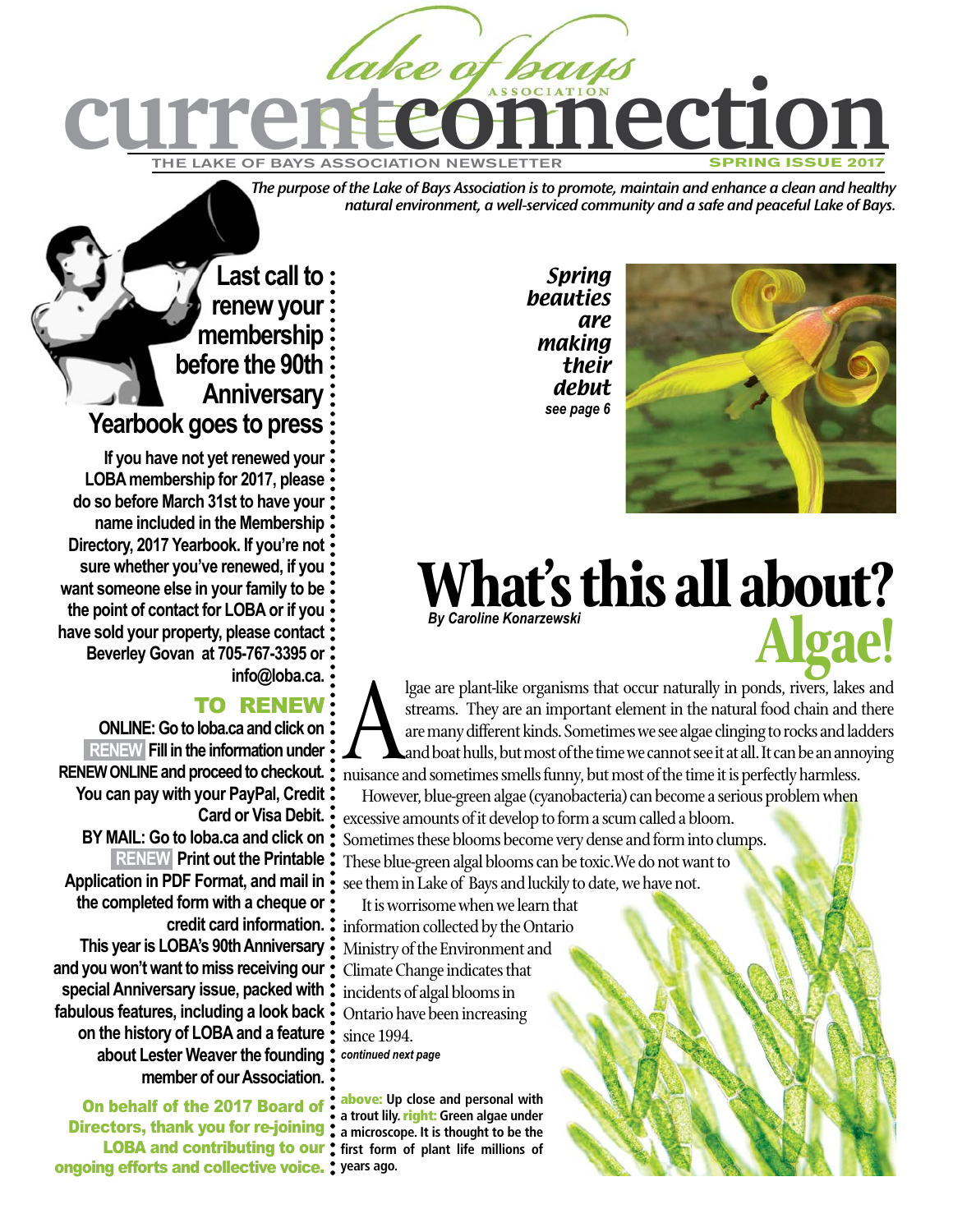

**Why is this happening?**

Known factors that affect algae growth include phosphate and nitrogen levels in the water, storm water runoff, climate change that may affect water temperature, wind speed, turbidity and rainfall amounts. Even water depth and the shape of water bodies can make a difference. Because scientists know that algal blooms are occurring in water bodies where previously it was never found, there are likely other factors that have yet to be determined or fully understood.

#### **What is LOBA doing about it?**

LOBA is continuing its stringent water testing program. LOBA is also working with the Muskoka Watershed Council and scientists at the Dorset Environmental Science Centre to investigate appropriate, meaningful actions that will help in the gathering of knowledge, and the establishment and implementation of best practices to prevent and treat algal blooms.

#### above: **Blue-green algae bloom.**



#### WHAT CAN I DO IF I SUSPECT A BLUE-GREEN ALGAL BLOOM?

**Report it immediately to the Spills Action Centre 1-800-268-6060 the Simcoe Muskoka District Health Unit 705-721-7520 or 1-877-721-7520 and LOBA at caromike@gmail.com**

......

**Assume toxins are present.** n

**Avoid using, drinking, bathing or swimming in the water** n

**Restrict pet and livestock access to the water**

n **If it's near your water supply, do not drink the water. Home treatment systems may not remove toxins and can get easily overwhelmed or clogged, so they should not be relied on. Do not boil the water, or manually treat the water with chlorine or other disinfectants, as this could increase the toxin levels.**

#### WHAT PREVENTIVE ACTIONS CAN I TAKE?

**Use only phosphate-free products** n **Check that your septic system is functioning properly** n

**Do not use fertilizers that contain phosphates and/or nitrogen** n

**Naturalize your shoreline to prevent erosion and to filter out phosphates and other contaminants**

**You can learn more about algal blooms by going to ontario.ca/page/blue-green-algae. You could also attend the Muskoka Watershed Stewardship Conference 50 Shades of Green: all about algae on Friday, May 12 at the Port Carling Community Centre. This should be an extremely interesting and informative conference that LOBA is supporting with a contribution towards the keynote speaker. Why not make a long weekend of it? Come to Muskoka for the Friday conference and spend Mother's Day weekend at the cottage. Register at muskokawatershed.org/before April 15th and save \$15. cc**

# **Call for Volunteers**

LOBA wouldn't exist if it weren't for our many volunteers. They are passionate about the work they do for the lake and enjoy getting to know it and their neighbours better. Do **YOU** have some time to help us out?

The Environment Committee is looking for volunteers for the Water Quality Team , the Invasive Species Team, and the LOBA Shoreline Buffer Grant Program as well as for an algae studies initiative.

The External Affairs Committee and Planning and Development Committee both need additional volunteers to carry out their functions.

And the Communications Committee is looking for a volunteer to copy-edit Current Connection.

We are also seeking people interested in being Area Stewards, particularly for South Portage Road, the Trading Bay area and Port Cunnington Road.

If you are interested in getting involved or would like more information about an opportunity, please call:

> **Ian White** at **416-231-9598or at ian.white@rogers.com**.



Surely you have noticed the new look of this newsletter. Jane Dupere, a LOBA Board member has worked her magic once again. She is responsible for the professional look of our Yearbook, last year she updated the design of our website and now she has turned her talents to *Current Connection*. We can't thank Jane enough for the hours she volunteers to LOBA and how good she makes us look. **cc**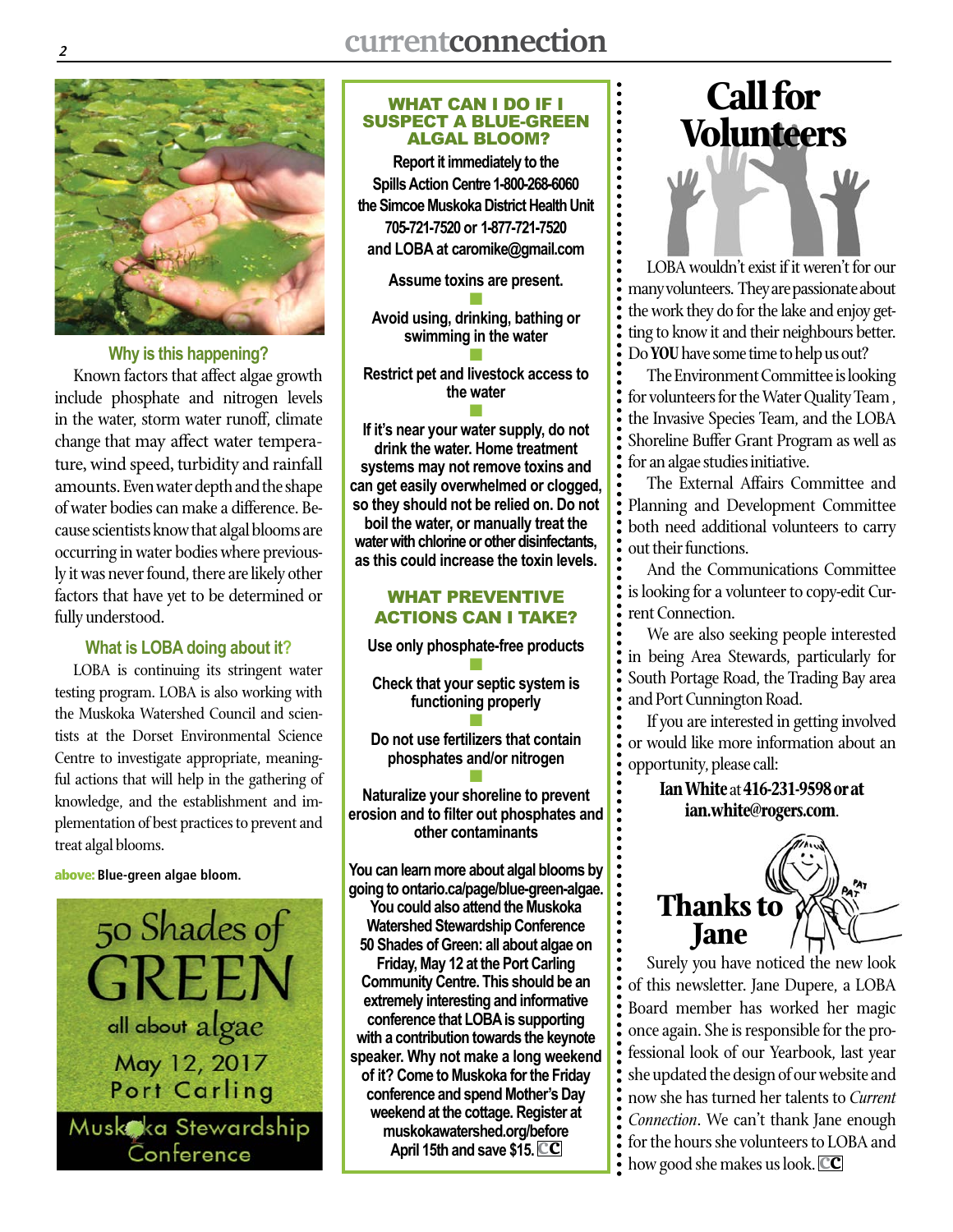# **Water quality, Dedicated volunteers** AND**Wendy Gibson**

I's been a winter of unpredictable<br>weather, but we were lucky on Janu-<br>ary 21 that it cooperated and we were<br>able to host almost 50 LOBA mem-<br>bers and guests at our annual Open<br>Winter Board meeting at Bethune United t's been a winter of unpredictable weather, but we were lucky on January 21 that it cooperated and we were able to host almost 50 LOBA members and guests at our annual Open Church in Baysville. We were pleased to see Mayor Bob Young; Councillors Bob Lacroix, Nancy Tapley and Ruth Ross; representatives from the Lake of Bays Heritage Foundation, Paint Lake Association and Shoe Lake Ratepayers Association in addition to many members. Summer Valentine and Christy Doyle of the Muskoka Watershed Council clearly explained the District of Muskoka Recreational Water Quality Model Review; and Katherine Craine highlighted the many fund-raising activities of the Huntsville Hospital Foundation. You can read more about the meeting in this issue of Current Connection.

The 2017 Budgets have passed at each level of local government; District of Muskoka, Township of Lake of Bays and Town of Huntsville. You will find an update on these budgets and how they impact your tax bill inside. Many thanks to the hard-working volunteers on our External Affairs committee who monitor District and Township meetings in order to keep our membership informed.

LOBA members have a vital interest in water quality because our water is such a critical part of our environment and our enjoyment of Muskoka. To support the long-term health of Muskoka water quality, LOBA is contributing \$1000 to the

#### Ian Beverley President, Lake of Bays Association

upcoming Muskoka Watershed Council Stewardship Conference "50 Shades of Green; all about algae" to support the keynote speaker. LOBA members will recall that algae is one of the critical issues that the Watershed Council is concerned about with climate change and this conference will support learning and knowledge about algae and its implications for our lakes. You can find more information about this important conference in this issue along with a number of water-related

## **To support the long-term health of Muskoka water quality, LOBA is contributing \$1000 to the upcoming Muskoka Watershed Council Stewardship Conference**

features. Caroline Konarzewski, Chair of our Environment Committee has written about algae and also presents preliminary results from our 2016 water testing program. LOBA volunteer Penny Thomas has described a day-in-the-life of a Lake of Bays water tester, and longtime water testers Douglas and Emma Turner describe why they are passionate about their volunteer work.

After reading about the great work of these dedicated volunteers, you might feel the urge to give your time to LOBA. Past President and Chair of Volunteer Relations, Ian White has put out a call for volunteers in our Environment, External



and for Area Stewards. From personal experience I can tell you that working as a volunteer is fulfilling, challenging and fun! Please contact Ian at ian.white@rogers.com if you are interested in helping us.

We welcome our newest Board member, Don Eastwood who comes to us with a wealth of experience and knowledge. Sadly we have said goodbye to Wendy Gibson, who retired on January 1 after 10 years as LOBA's Executive Coordinator. LOBA has been incredibly fortunate to have Wendy's sound judgement, energy, tact, humour and remarkable organizational skills backing us over this time. We hope she will stay engaged with LOBA in other capacities in the future. We are equally fortunate to have, as Wendy's replacement, Lili Davis-Burchat, who joined us in December. All of us on the LOBA Board have been impressed with the way Lili has taken the reins from Wendy and got up to speed so quickly. Lili can be reached at **executivecoord@loba.ca** or **647-834-0186**.

Finally, I'm sure you are enjoying the refreshed look of this issue of Current Connection. Many thanks to our Communications Committee and particularly Jane Dupere for making us look so good.

I look forward to seeing you at the Annual General Meeting on Saturday July 8 at the Dwight Community Centre. **cc**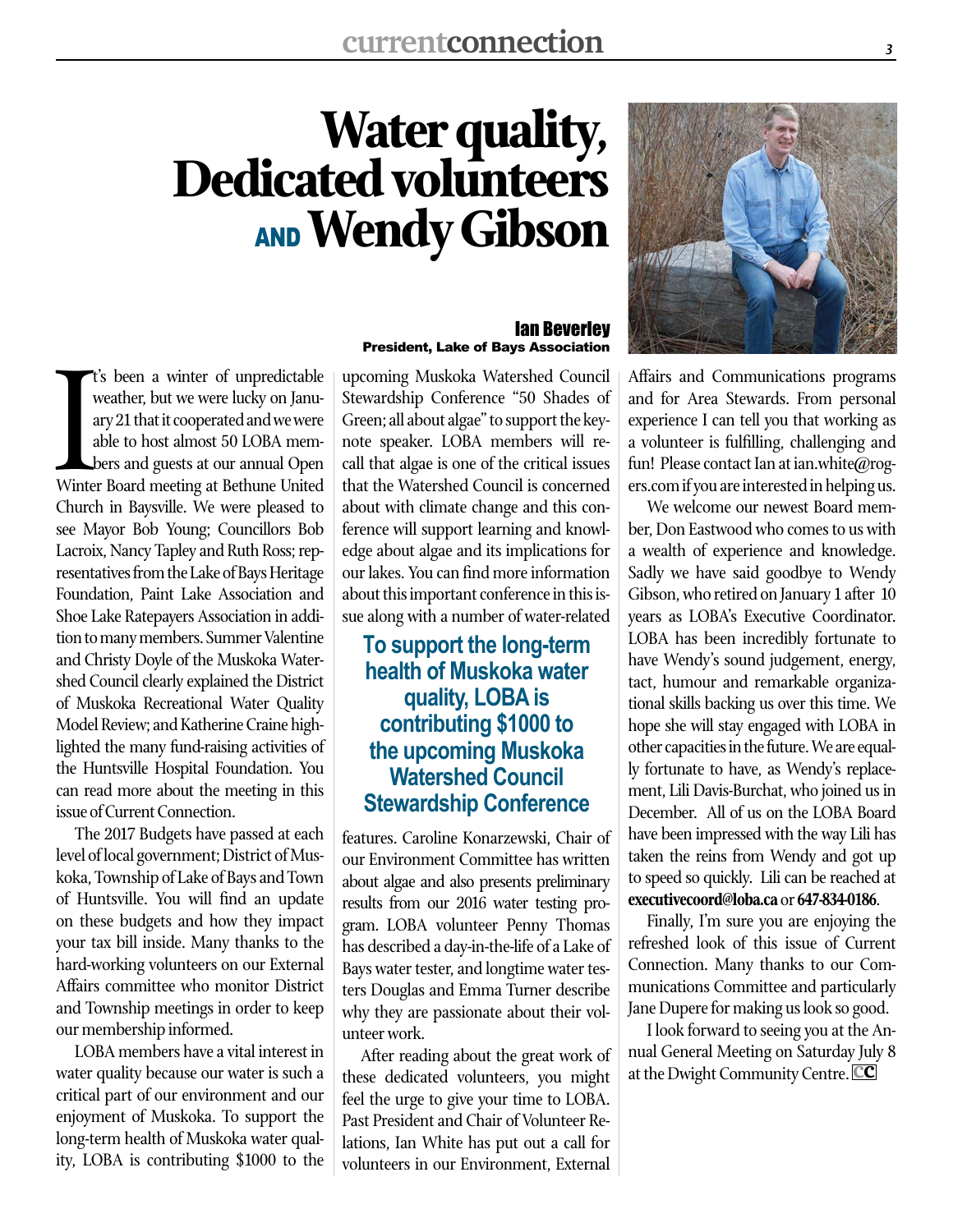

The LOBA water quality mon-<br>itoring program took its first<br>tentative steps in 1968. Over<br>the years, the program has ex-<br>panded and evolved. Site selec-<br>tion has changed with an ever-increasing he LOBA water quality monitoring program took its first tentative steps in 1968. Over the years, the program has expanded and evolved. Site selecunderstanding of water quality conditions in Lake of Bays. Since 2009, sampling has focussed on deep-water sites and nearshore undisturbed locations. This approach allows comparison with other water quality programs, such as the Lake Partner Program of the Ministry of the Environment and Climate Change and the Lake System Health Program of the District of Muskoka, which collect data in central, deep offshore areas of the lake during spring overturn.

**Our water testing program continues to demonstrate that Lake of Bays is a clear water lake with low phosphorus and bacteria levels and no obvious impact of development on water quality.** 

In the summer of 2016, volunteers, coordinated by Deb Cumming of the LOBA Environment Committee, collected samples for phosphorus analysis on five occasions (July 1 and 18, August 1 and 14, and

**lakewater.**

## **Lake of Bays' excellent water quality grants us**



*By Caroline Konarzewski*

## **Each year, volunteers carefully collect samples from about 20 deep-water and nearshore sites. Our dedicated H2O team can be seen, rain or shine throughout the summer.**

September 1) and on one occasion (August 1) for bacteria (E coli and total coliforms). These water samples were collected at 20 sites in Lake of Bays chosen to include deep, open water locations and nearshore sites adjacent to developed and undeveloped shorelines, as well as the Oxtongue and Hollow Rivers, and the river-influenced site at the Oxtongue delta.

The 2016 Water Quality Report prepared by Hutchinson Environmental Sciences Ltd. indicates that our lake has excellent water quality. Phosphorus and bacteria levels remain low at all sites. Bacteria levels did not, at any time, pose any human health risk with respect to exposure from recreational activity. However, this does not mean that our lake water is suitable for drinking straight out of the lake. If you use lake water in your home or cottage, please be sure to continue filtering and treating it appropriately.

In the future the LOBA monitoring program will continue to focus on total phosphorus concentrations. This is essential as increases in phosphorus loads can result in increased growth of aquatic plants and algae, which in turn can lead to a deterioration of water clarity and decrease deep water oxygen concentrations that affect cold water fish habitat.

Because bacteria levels have been consistently low over the years, Hutchinson Environmental Sciences has recommended **above:** Provincial water testers sampling above: that future bacteria testing be conducted every five years. This will allow assessment of long-term trends, while increasing resources to expand the program to include other parameters of interest to the Association.

We certainly do have bragging rights here in Lake of Bays. Our water testing program continues to demonstrate that Lake of Bays is a clear water lake with low phosphorus and bacteria levels and no obvious impact of development on water quality.

Full details of the 2016 Water Quality Report will be available for viewing on LOBA's website within the next few weeks.



OBA's longest ongoing project<br>has been water quality moni-<br>toring of phosphorus and bac-<br>teria levels, as indicators of<br>our lake and watershed's health.<br>The LOBA water testing program meets OBA's longest ongoing project has been water quality monitoring of phosphorus and bacteria levels, as indicators of our lake and watershed's health. the standards of the Ministry of the Environment and Climate Change and the District of Muskoka.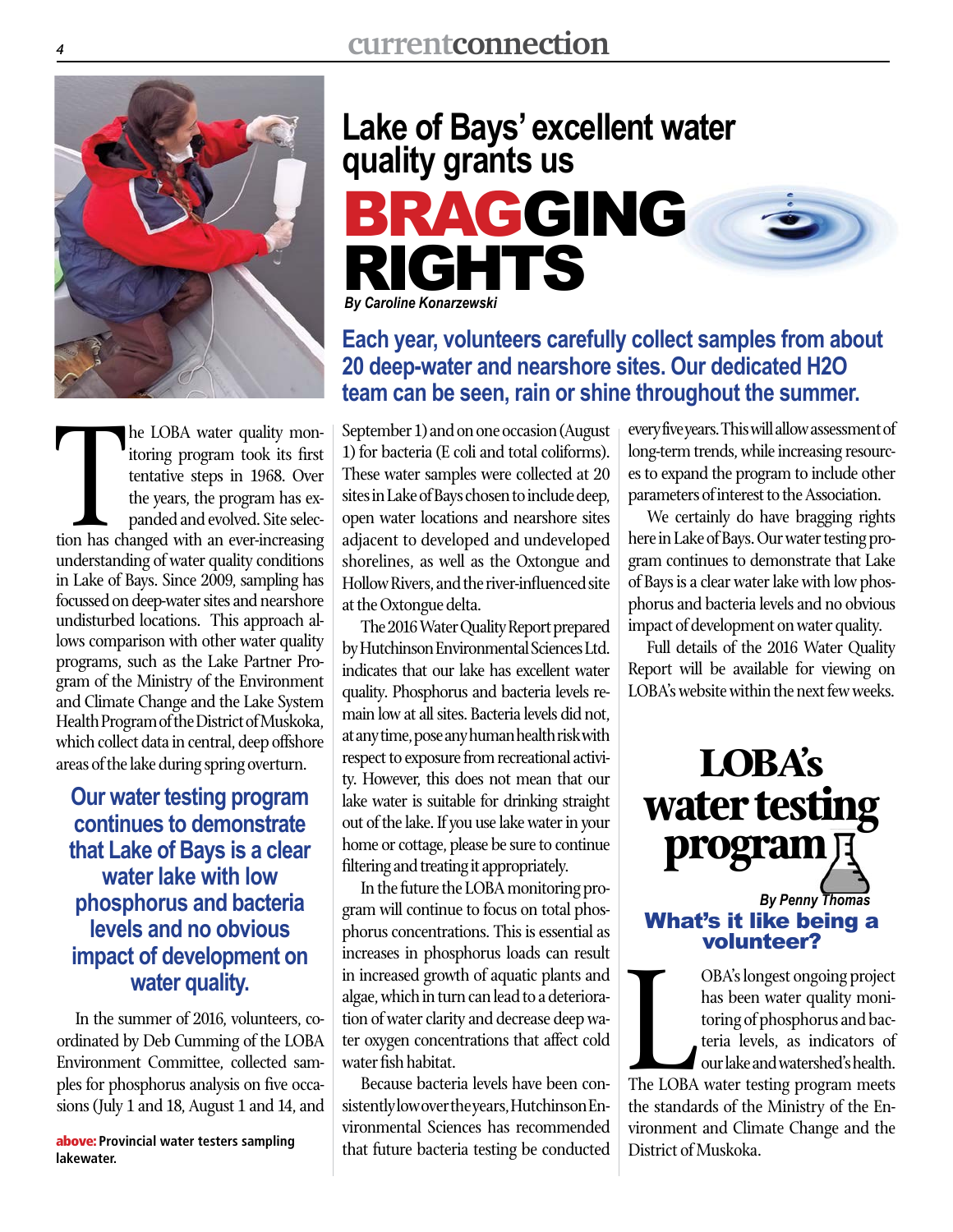Each year, volunteers carefully collect samples from about 20 deep water and nearshore sites. Our dedicated H2O team can be seen, rain or shine throughout the summer. A water tester's day begins early with a check of their equipment and preparation of their reports. At each of their sites, they collect samples and information and record the data. You might see them leaning over their boats checking the secchi depth (a measure of water clarity), recording water temperature and site conditions or dipping their equipment into the water. Once they have completed their work, testers take their record sheets and samples to Deb Cumming's dock. If she's not out visiting a site herself, Deb is waiting to greet and receive each water tester's contribution. All the data and samples are sent for analysis and a final report is prepared annually for LOBA members.

Many volunteers have been with the program for several years and there are some families on the lake who have contributed multiple members to the H2O team. We asked the Turner family to share their experiences with the water testing program.

## **Turner Family** Douglas Turner, 10-year water testing veteran

My family has spent their summers on Lake of Bays for 70 years and we have been instilled with an appreciation for the environment in which we grew up. Lake of Bays has seen drastic environmental changes in the last two decades. Largescale construction, transformation of our shorelines, increased boat traffic in certain locations, and chemical runoff are threatening the lake we know today. Decision-makers on these environmental issues depend heavily on long-term, broad, and precise data to ensure protection against environmental degradation.

Moving into the future, it is more important than ever that decision-makers have accurate and precise information on the water quality of Lake of Bays.

We all want to preserve the natural : environment of Lake of Bays. The list is  $\cdot$ endless: our clear water, the variety and : abundance of our fish stocks, the aquatic: flora, our natural shorelines, our streams and our forests. In order to do this however, we need to understand the impacts on our water system, which requires complete and comprehensive data.

When I began high school, my mom and I started doing water testing, and our family has never stopped. Even now, I have been known to book off work the occasional Monday morning during the summer so that I can continue to contribute to this important project. Water testing is easy, it is rewarding, and it is hugely important.

#### Emma Turner, 5-year water testing veteran

My family has been involved in water testing for over half of my life and I wanted to continue the tradition. It doesn't make sense to spend the entire summer at our cottage and not give back to the lake: that has given me so much. It is a really : simple thing to do that helps the environment. It is important to do our part for the environment, especially nowadays.

Doing water testing is about more than just the environment but also about helping the community and meeting new people. It has connected us to people like Deb Cumming, who runs water testing: for LOBA and who has helped change the future of the lake.

Even though all I do is collect water samples, it does put things into perspective. Our lake is fragile and we need to take care of it before it is too late.

Thank you for sharing with us Douglas: and Emma! If you are interested in volunteering with the water testing program, please contact Ian White at **416-231-9598** or at **ian.white@rogers.com**. **cc**



# **Huntsville Hospital Foundation Healthcare for Life Here**



**Katherine Craine, Executive Director of the Huntsville Hospital Foundation (HHF) provided a lively overview of the great work being undertaken by the Foundation in support of Huntsville Hospital at our winter meeting. "We want to position Huntsville Hospital as central to Healthcare for Life in the Huntsville region", says Katherine. Currently the Foundation raises almost \$2 million every year, but the goal is \$3 million. To that end, they have launched a Business Cares program and in the first year, 25 businesses have signed up. The goal is 40 businesses each committing to donate \$5,000/year for 5 years to reach \$1 million. HHF holds two annual, signature fund-raising events the in-town After Party with local entertainment held at a different business location every year, and the Bigwin Island Golf Tournament in June. Watch for an e-newsletter launching this Spring, and cottager focused fund-raising efforts this Summer.** 

**The HHF board is a good mix of seasonal and permanent residents as well as three staff members. "They are a dream board", Katherine exclaims, and Lake of Bays residents are well represented.**

**To learn more or to donate, visit the HHF website huntsvillehospitalfoundation.ca, and if you want a tour of the hospital, give Katherine a call. cc**

SAVE THE DATE **AGM** Lake of Bays Association Annual General Meeting **Saturday July 8, 2017 9:30 am – noon Dwight Community Centre This is an open meeting and everyone is welcome. Look for details on our website soon.**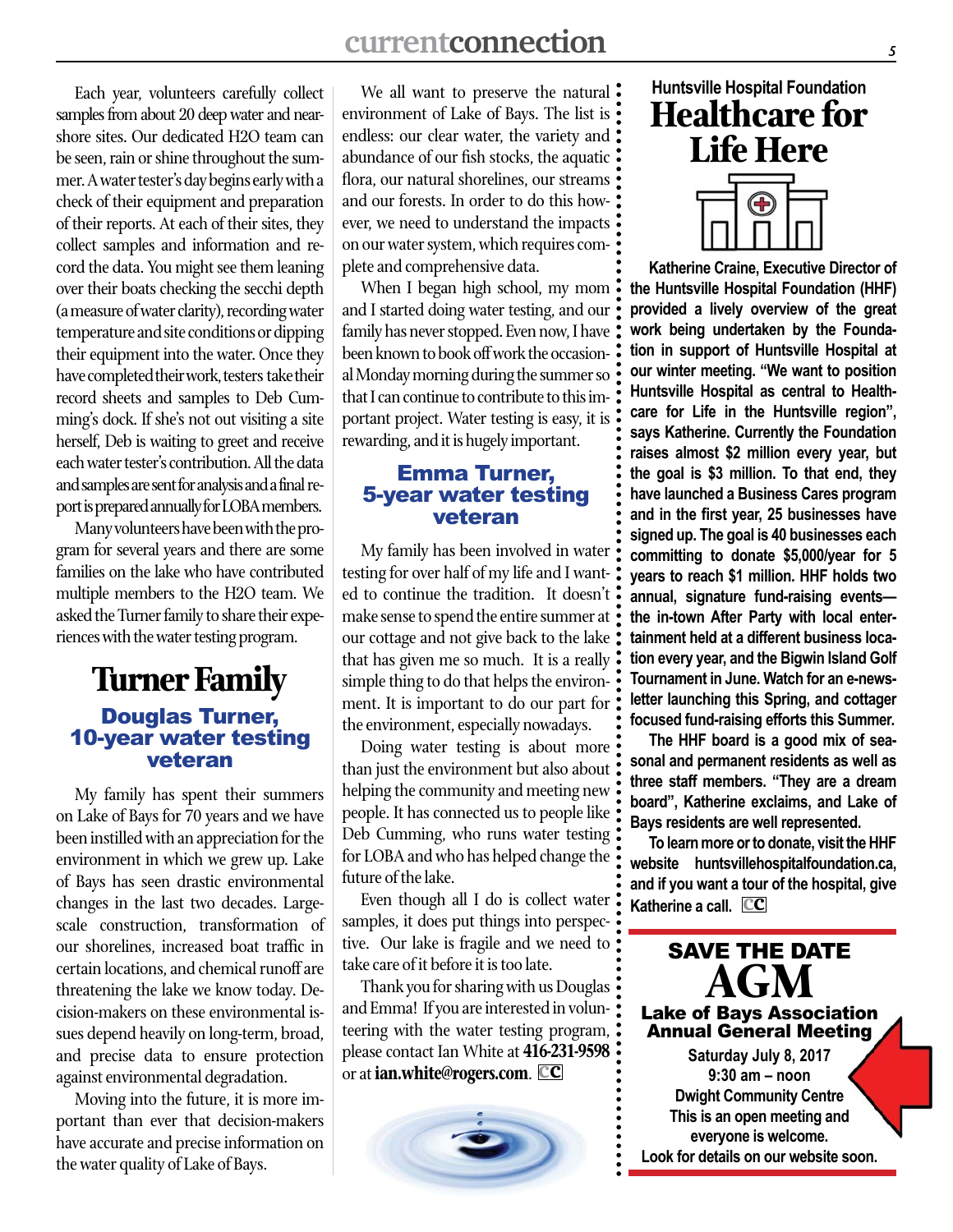And the Winners are RENEW

**Congratulations** to the five lucky winners of our Early Bird Membership Renewal draw, and special thanks to the local businesses who donated prizes. Please support them with your patronage! Almost 750 members, including 13 new members had renewed or joined LOBA by December 9 to qualify for the draw.

**Sally and Bill Tindale Bigwin Island Golf Club** (Golf for 4, value \$840) **Bernie and Tina Bax Old Mill Marina** (\$125 gift certificate) **Josie and Mike Mancuso Rafters** (\$100 gift certificate) Barb and Jim Poole Oxtongue Craft Cabin & Gallery (\$50 gift certificate) **Frank and Cathy Dennis Lake of Bays Brewing Company** (\$40 gift certificate)



trout lily



blueflag iris





squirrel corn



**Spring is beautiful in Lake of Bays**. The new leaves are that special, fresh green colour seen at no other time of year. But rather than looking up to the trees, take a stroll with your eyes on the ground and you might be surprised at what other spectacular colours nature has on offer. Even before all the snow has melted the forest floor starts to bloom. As the days warm, more flowers appear. Keep your eyes open because some are very small and they don't last long. Blink and you might miss them. **cc** *By Caroline Konarzewski*



spring beauty



fireweed



# **Don Eastwood**

**The Lake of Bays Association is pleased to announce the appointment of Don Eastwood to the Board of Directors.** 

**Don has had a long and successful career in community and economic development in numerous Southern** 

**Ontario cities and municipalities. Don's skills in strategic planning, business development, land use planning and by-law enforcement are already proving invaluable to the Board, particularly on the External** 

**Affairs committee. He has participated on many Boards, was a Rotarian, a literacy tutor and has been a guest lecturer on strategic and economic development. Don and his wife Pat now enjoy a more relaxed retirement pace of life at their home on Lake of Bays. Don enjoys boating on the**

**Muskoka lakes and Georgian Bay, canoeing and kayaking and walking Kipper their energetic, young Golden Retriever. Don also enjoys golf, but those who have seen him play wonder why… Welcome to the Board Don, and thank you. cc**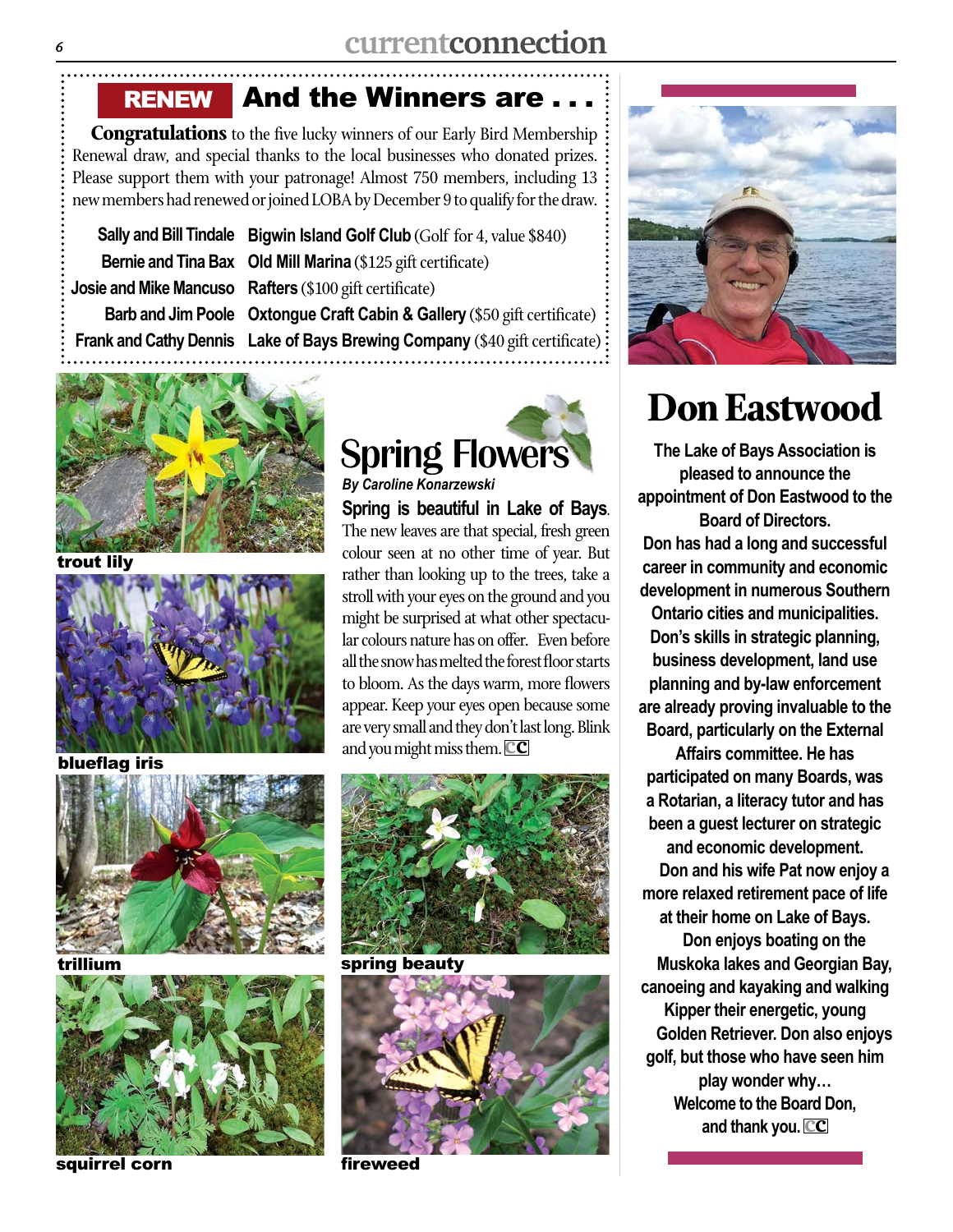

## BUDGET UPDATES

#### District of Muskoka

The Tax Supported Operating Budget was adopted on February 21, 2017 and there is an overall increase of 1.78% over the 2016 tax levy. This translates to a 0.94% increase after estimated assessment growth and equates to an increase of \$5.40 for a property with an assessed value of \$200,000.

The proposed operating budget for 2017 has expenditures of \$117.4 million, operating revenues of \$45.7 million and a net levy of \$71.7 million.The single biggest expenditure item in the District budget is for policing services - \$15.1 million. This is a 6.2% increase over 2016.

Rate-Supported Budgets for water, wastewater and solid waste were adopted by District Council in late 2016 and will affect only those residents in Baysville who are on municipal water and sewer.

The combined user fees and urban service area charges on a typical residential customer have increased 2.3% or \$3.70 per month.

The 2017 Budget for Solid Waste shows an overall net levy increase of 2.6%. The individual municipal net levy changes range from a decrease of 1.6% for Lake of Bays to an increase of 3.4% for Georgian Bay.

#### Township of Lake of Bays

Council approved the 2017 Operating and Capital budget at their December 2016 meeting. The total budget is \$9.45 million

with \$6.5 million for operations and \$2.95 million for capital expenditures. The tax levy will be \$4.93 million, an increase of 4.3% over 2016. The Lake of Bays portion of property taxes will be about \$341 per \$200,000 of assessed value, an increase of about \$7.09 (2.1%) from 2016. Major capital expenditures include:

Road repairs and construction of approximately \$1.7 million

**Expansion of the Dwight municipal of**fices (\$550,000)

**n** Extending the Dwight Beach dock to accommodate the SS Bigwin and additional boat slips. Rebuilding the west dock and ramp at Norway Point and demolishing the east dock.

### Town of Huntsville

For those LOBA members with property within the Town of Huntsville, there will be an average increase of 5.48% on the Huntsville portion of their tax bill.

## WINTER MEETING HIGHLIGHTS

On Saturday January 21, almost 50 people attended the LOBA annual open board meeting.

#### News from Township of Lake of Bays Mayor Bob Young …

The 2016 budget showed a \$200,000 surplus due to good fiscal management.

Staff changes at the Township include a new planner, Melissa Markham and new building inspector Mirella Lisi. Morris Bryant is retiring and the new Supervisor of Parks and Recreation is Scott MacKinnon. Through a joint services agreement with the Township of Perry, Mike Wilmon is available for by-law enforcement on an as-needed basis. The Economic Development Officer, Jennifer Pilon started officially in August 2016 and FedNor has agreed to fund 90% of this position for 3 years.

The Ministry of the Environment and Climate Change has introduced D4 Landfill Assessments for planning applications within 500 metres of a landfill site. There are between 50 and 60 former landfill sites around Lake of Bays and there is a list at the Township office. The assessment process is costly and time consuming.

Lake of Bays is the only municipality in Muskoka without an ambulance station. Mayor Young has suggested a station in Dwight on Township owned land, but does not have District support at this time. The District trialed a roving, single paramedic response vehicle in the Township to reduce response times.

### DISTRICT OF MUSKOKA WATER QUALITY MODEL REVIEW

Christy Doyle, Director of Environmental and Watershed Programs, District of Muskoka and Muskoka Watershed Council, and Summer Valentine, Director of Planning, District of Muskoka provided a comprehensive and understandable overview of the Recreational Water Quality Model Review.

For 10+ years, lakes have been classified into several levels based on their sensitivity to phosphorus and then a tiered approach to planning was applied.

Hutchinson Environmental Services was hired to review this approach and their research showed that:

Overall, water quality in Muskoka lakes is excellent. Phosphorus is a good marker of water quality, but other factors like calcium decline, invasive species and climate/temperature change should also be monitored.

While the current model works well at the watershed level, it does not accurately predict water quality on a lake-specific basis. *continued next page*